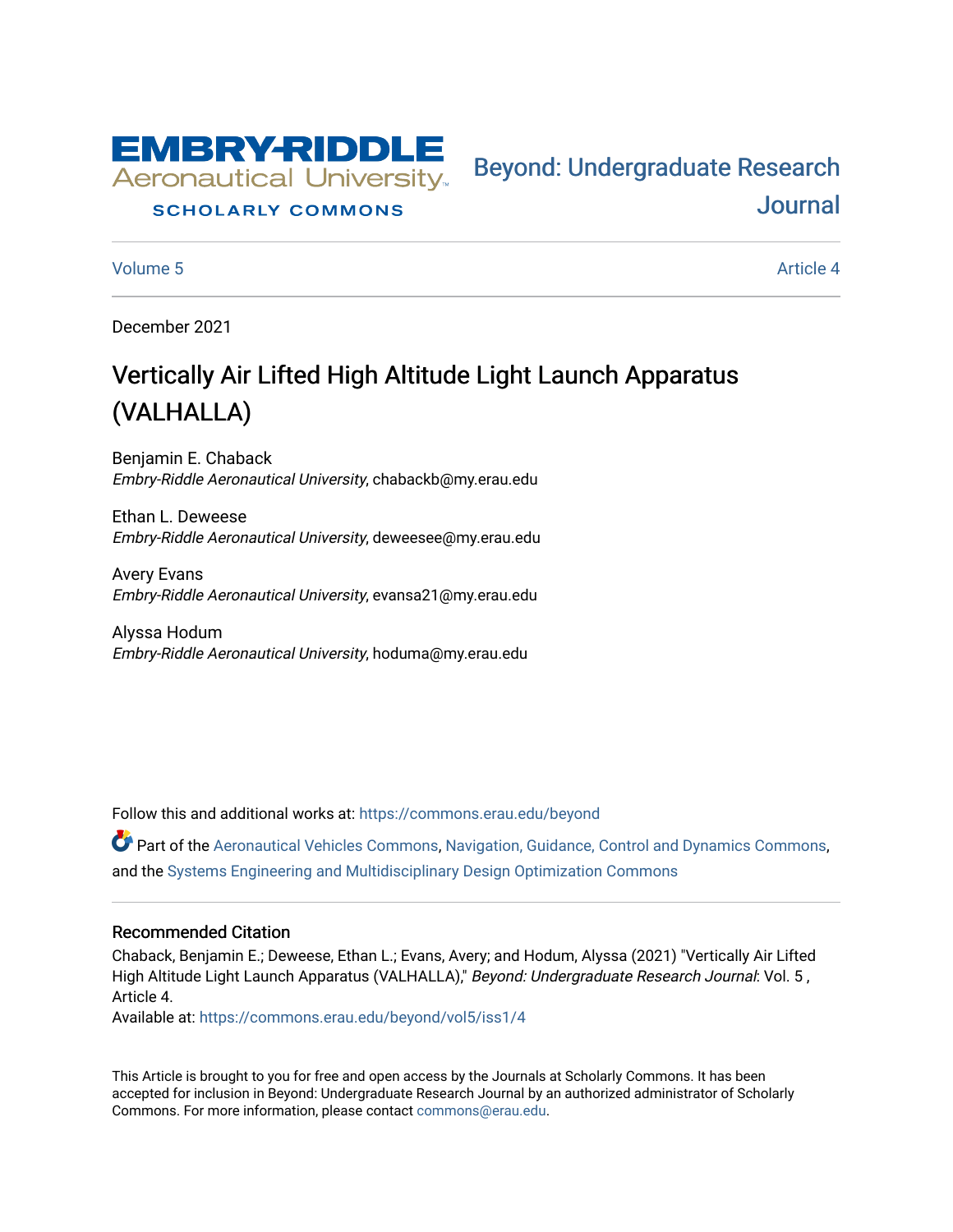## Vertically Air Lifted High Altitude Light Launch Apparatus (VALHALLA)

#### Cover Page Footnote

Thanks to Mr. Bill Russo and the COE for allowing us to work in their lab space. Thanks to ERAU IEEE for their support and guidance on this project and their overall club support. And thanks to COE/COA faculty for their guidance, consulting, and overall recommendations to the project.

This article is available in Beyond: Undergraduate Research Journal:<https://commons.erau.edu/beyond/vol5/iss1/4>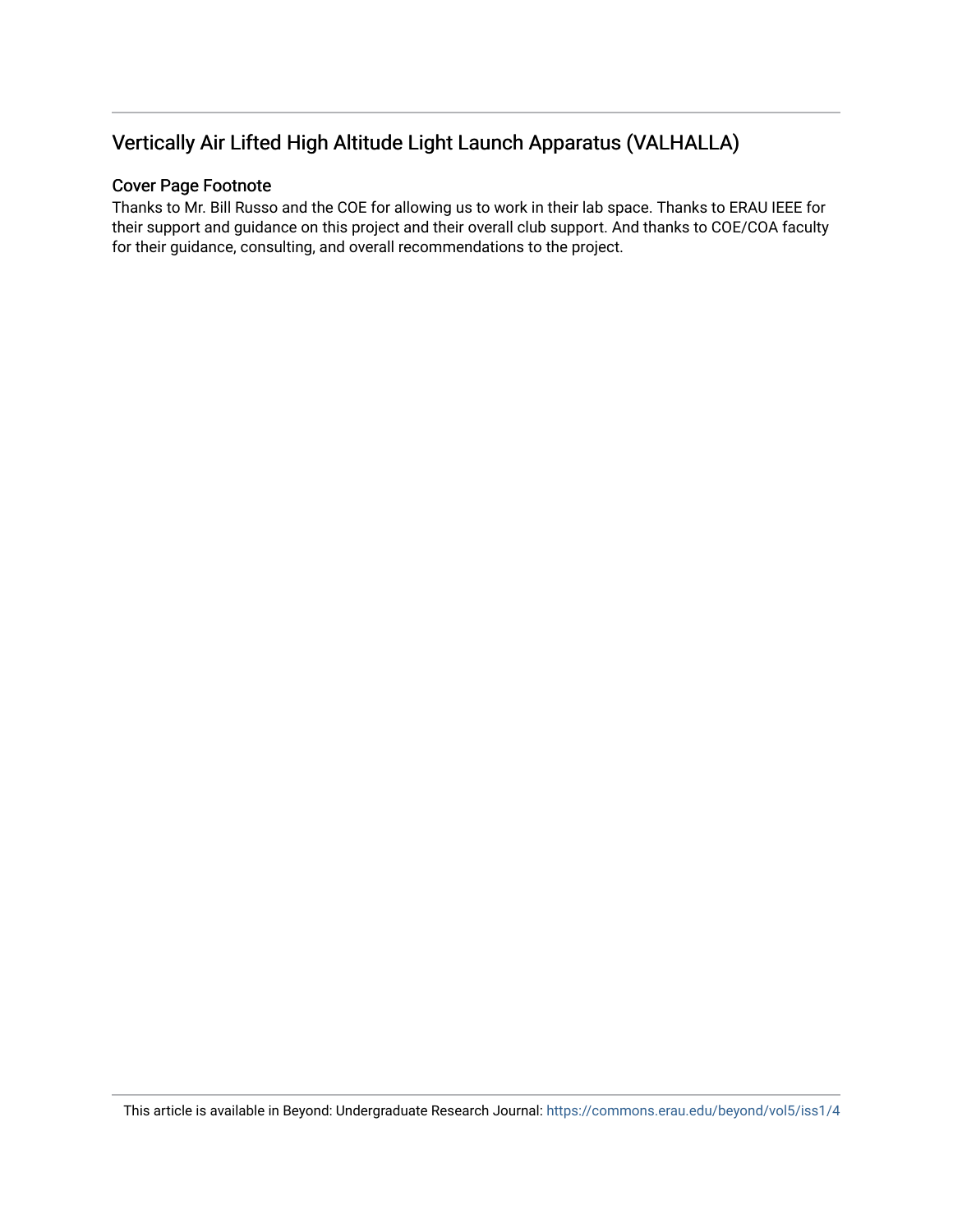

# *Vertically Air Lifted High Altitude Light Launch Apparatus (VALHALLA)*

## Benjamin Chaback

#### **Purpose**

Amateur rocketry has been around for decades, with the first amateur rocket launches occurring in the 1950s due to the Space Race and the Cold War. A hurdle many students and amateur rocket teams run into is being unable to obtain a high altitude affordably or achievably for their flight. This severely hinders the amount of research that can be done and limits the obtainable amount of usable data acquired. The purpose of the Vertically Air Lifted High Altitude Light Launch Apparatus (VALHALLA) is to enable collegiate level amateur rocket groups to perform higher altitude research at a cost within their reach. VALHALLA aims to be highly reusable targeting around ninety to ninety-five percent reusability. Since the project's primary expense is setup-based and not variable, VALHALLA can be utilized by different universities for a gradually decreasing cost following each use. Initial launches will be the most expensive ones performed, whereas the later launches are expected to be less expensive. By enabling various universities and groups to perform high-altitude research, VALHALLA also pushes the boundaries of what research can be done and helps to make spaceflight safer for everyone.

#### **Introduction**

VALHALLA consists of three major sections: the support stand, the platform, and the Helium recycling system. The support stand keeps the platform and rocket off the ground, before being deployed into the air to prevent damage during transportation. It is made of structural steel to hold up the weight of VALHALLA and the rocket payload before arriving at a launch site. The platform is approximately sixty-four square feet in area, and thus the support stand is mounted onto wheels to provide more accessibility and maneuverability in different terrain conditions. VALHALLA's platform is made of an Aluminum honeycomb sheet, about one inch thick with a three-foot diameter hole in the middle to make way for the rocket. It folds over in the middle to provide practical transportation and storage capabilities. The balloon arms of VALHALLA's HABs are attached to the four horizontal sides of the octagonal platform to direct the Helium up and through to the balloons for liftoff and descent. These arms are detachable to provide possible transportation and movement when the platform is not being utilized. There will be three automatic activation devices (AADs) on the platform to hold the parachutes in place during flight.

These will be triggered if the balloons stop functioning or fail to provide a controlled descent back to the ground. AAD deployment will be triggered by an altimeter where once rapid descent is detected, the AADs will activate, and the parachutes will deploy on their own. The parachutes can be deployed manually from the ground station if needed, and the AADs can activate from this command station. These parachutes are designed with a factor of safety of two to three in mind to ensure safety during all stages of the launch and recovery. Lastly, the balloons of VALHALLA use helium tanks to pump and retrieve Helium to provide altitude and attitude control during all phases of operation.

#### **Statement of Results**

With the primary objective of providing a high-altitude platform for collegiate level rockets, determining the lift system to reach such an altitude is critical to the project. The size of balloons needed to lift a target mass to a target altitude was determined and was graphed while varying these parameters over the expected range. These graphs show the exact dependence of balloon size on these parameters as a direct exponential relationship. Due to VALHALLA's current configuration,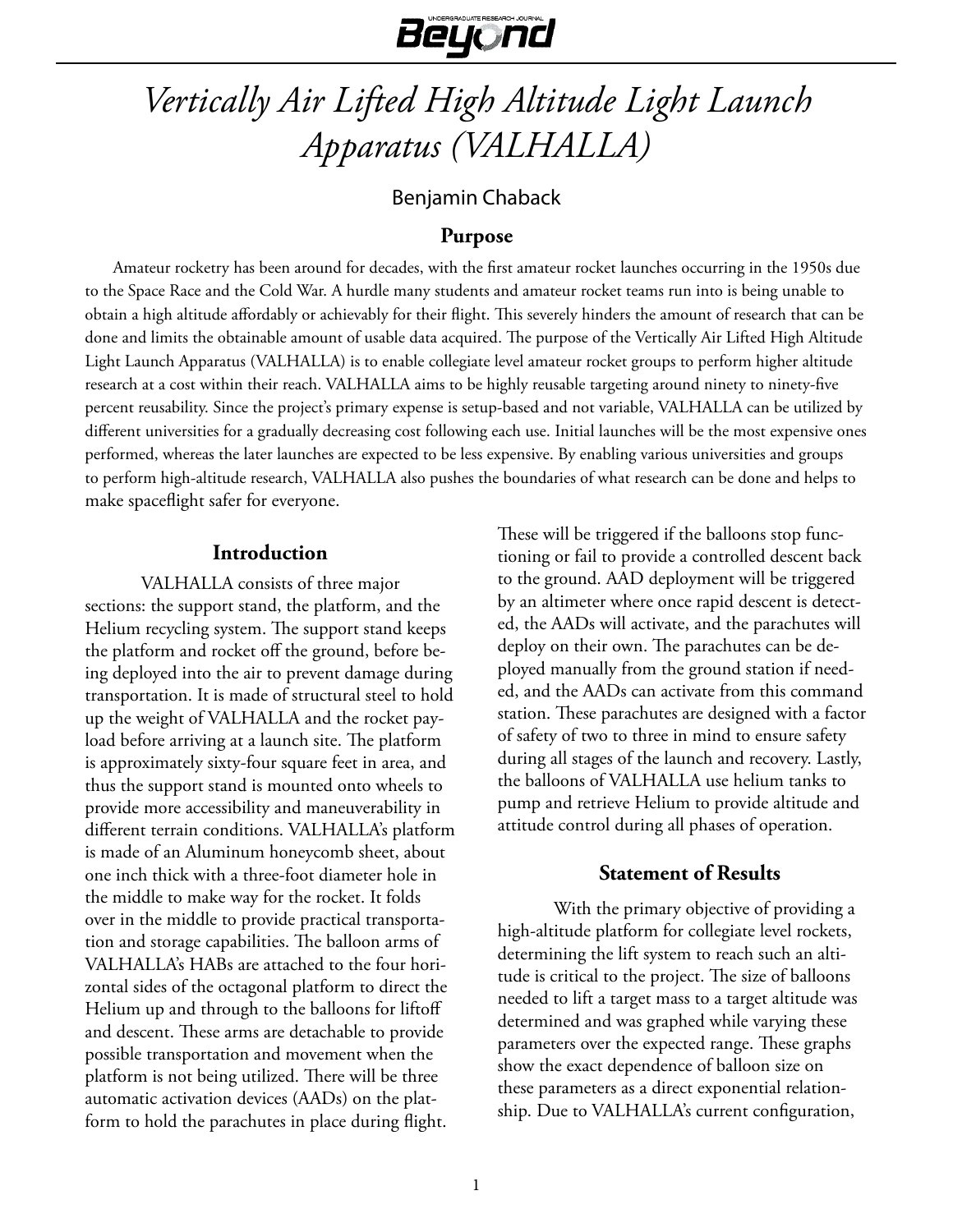balloon radius is one of the most critical design considerations.

If the radius of the balloons is too large, long arms are required to support the balloons farther away from the center of the vehicle, and heavier ones are needed to resist the increased bending moment due to that increased distance. Figures 1 and 2 were produced based on the ISA standard atmosphere and used the ideal gas law to determine the properties of Helium at varying altitudes.



*Figure 1*. Balloon radius versus altitude

As observed in Figure 1, the radius is exponentially dependent on altitude. Reducing the max altitude target from 100,000 feet to 80,000 feet would reduce the required balloon radius by over 35%. Despite the volume, and thus lift, of the balloons growing with the cube of the radius, the thinning of the atmosphere grows quicker than the increase in lift. The altitude then becomes very expensive in a design sense as the platform approaches the target height due to this factor.



*Figure 2.* Balloon radius versus mass at 30 km

In Figure 2, the atmospheric conditions are held constant, so the cubic expansion of lift is more prominent. The radius of the balloons is now less dependent on overall vehicle mass. The vehicle mass is thus less expensive in a design sense for max altitude. The importance of this for VALHALLA is that a subtle increase in balloon radius provides a much larger increase in maximum mass allowed. Thus, an easy way to enable a margin for a tooheavy vehicle or payload has been identified.

With the above analysis in mind, project VALHALLA operates under a couple of conditions. The first is that decreasing the target altitude enables a smaller, more manageable, and less costly vehicle. Secondly, when mass exceeds the design value for a particular design, the vehicle is not significantly affected. Therefore, less mass optimization will occur so that the project may stay on time and budget.

After finding these insights into the finalized version of VALHALLA, the focus shifted to the prototype. This prototype is of the same configuration as the final flight vehicle but is designed for a low altitude flight and is a more manageable size. As the balloons are the critical part of the vehicle by size and importance, they set the dimensions of the prototype. Ten-foot diameter clear vinyl advertising balloons were selected for several reasons.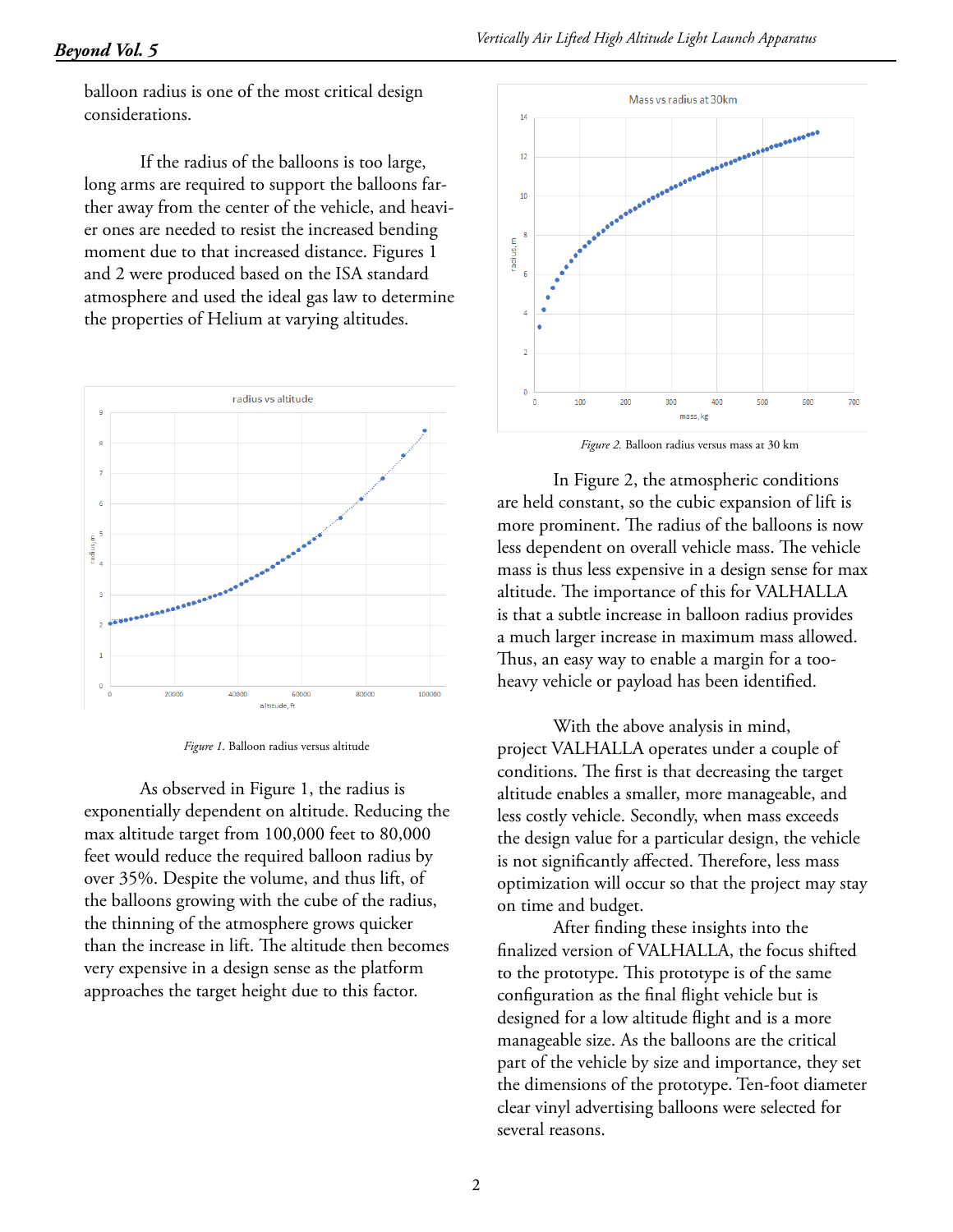Firstly, for durability, as they are designed for daily use. They provide a payload of eighty pounds with the four balloons required, much more than smaller options considering the size increase. 600-gram latex balloons were selected for the inner air bladders. Sitting inside each vinyl balloon, these latex balloons serve to separate air, used for buoyancy and stability control, from the Helium.

Another consideration for the prototype is the Helium Recovery System (HRS). Helium recovery saves up to thousands of dollars per flight and conserves the already scarce Helium resource. To do so, a compressor stores Helium from the balloons into a storage tank in flight to reduce lift fore and allow VALHALLA to descend. At the low altitudes the prototype will fly at, the atmosphere is considered roughly constant. Any quantity of Helium above the amount required for neutral buoyancy will eventually lift the prototype to the target altitude. Because of this, it is only necessary for the HRS to store a small amount of Helium to reach the required accent and decent rates. Most Helium will stay in the balloons and can be recovered with ground equipment, saving weight and cost for the flight vehicle. It allows the concept and operation of the HRS at a small scale on the prototype to be tested before investing in the custom hardware required for the final build of VALHALLA.

#### **Analysis of Results**

From the work that has been performed so far with the project, it was determined that the scale of this project is more ambitious than anticipated. One of the four HABs was inflated and attached to the platform to get a more accurate idea of the scale of what is being worked with and the size requirements of it. A tethered test flight in the Fall of 2021 will give a better idea of how the platform reacts to forces such as weight, drag, and lift. Both will determine if the scale is accurate for the project or not. Like the aircraft that carried the shuttle, the platform is substantially larger than the rocket that is attempting to get to a high altitude (1:6 size ratio roughly, rocket to platform) but

doing so has ensured that there are the necessary safety components, as well as control mechanisms, to ensure a safe flight for VALHALLA, the payload and everyone else in the airspace too.

#### **Discussions of Uncertainties**

There are still multiple unknowns for the project and the specific operations of the launch. Launch day conditions are crucial to have correct. Strong winds and poor weather drastically change all aerospace operations, and this project is no different. An idea for how much Helium will be needed, as well as the size and weight of the tanks, has been estimated but will need to be finalized later. Lastly, the total weight of the whole apparatus is still a significant uncertainty. Items can be accounted for such as payload and Helium tanks, but smaller items such as wiring, paracord, and plumbing do not yet have final numbers. These will be determined in due time, but a heavier than expected weight is planned if the estimations are far off.

#### **Updates Since Original Draft**

The original approach has been reevaluated since the Fall of 2020, and the focus of the project has shifted. While the plumbing system was finalized as planned, the parachute design was not finished until the Fall of 2021, effectively pushing the timeline out one year.

The updated timeline is shown below:

- SPRING 2022: Design parachute deployment systems and AADs
- FALL 2022: Construct system wiring and test circuits
- SPRING 2023: Assemble components on prototype platform. Prepare for test flights.
- FALL 2023: Diagnostic testing and low altitude tethered testing of systems.
- SPRING 2024: Mk.0 work and implementing necessary changes to VALHALLA